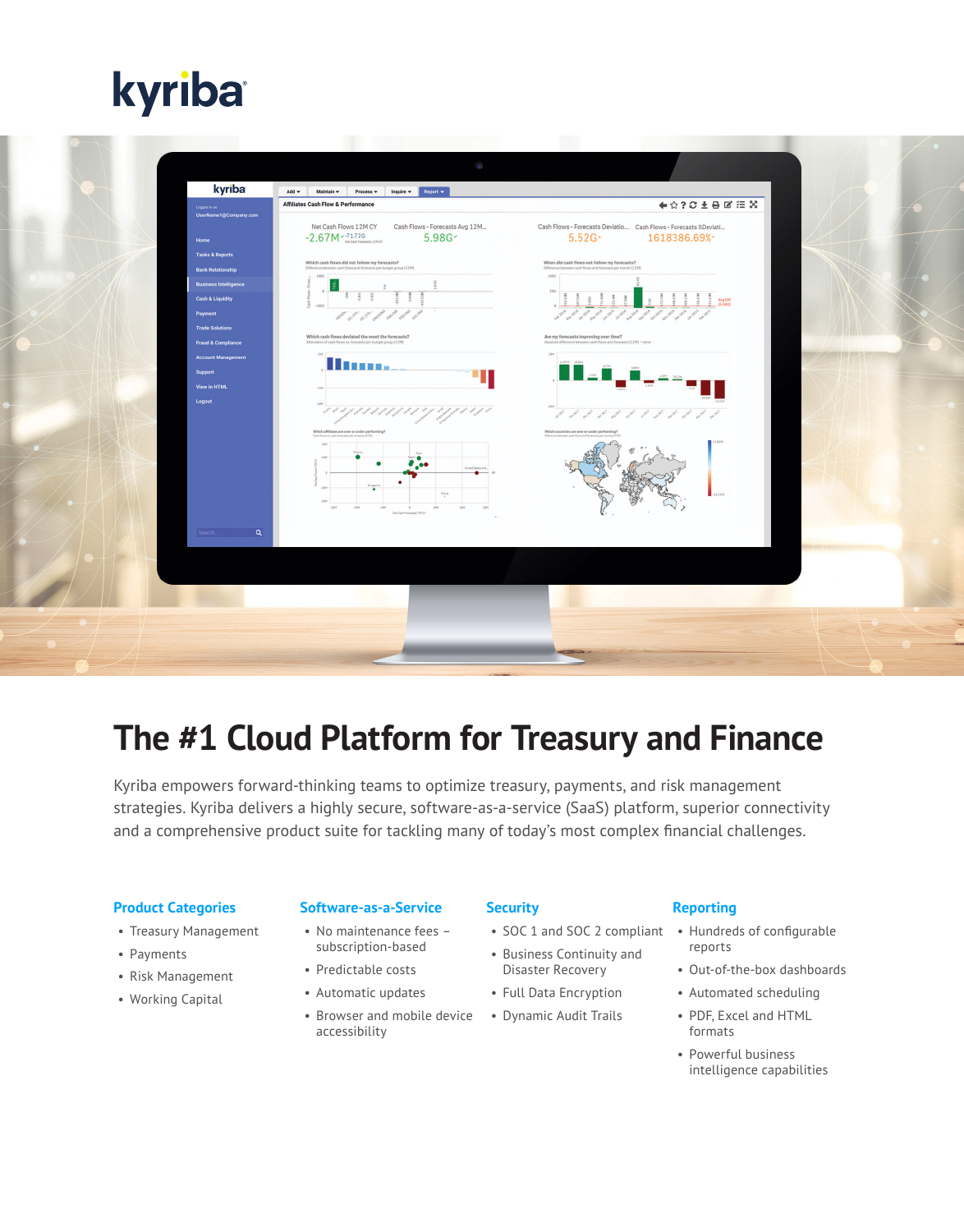### **Kyriba delivers a comprehensive, integrated suite of solutions for corporate treasury and finance.**

#### **Treasury Management**

Cash Management Bank Account Management Financial Transactions

#### **Payments**

Treasury Payments Payments Hub Format Transformation Fraud Detection



#### **Risk Management**

Exposure Management Hedge Accounting Risk Analysis

#### **Working Capital**

Supply Chain Finance Dynamic Discounting



#### **Treasury Management**

Kyriba provides CFOs and treasurers with the visibility and reporting they need to optimize their cash, control bank accounts, manage liquidity, deliver compliance and oversee investments, debt and intercompany loans.

#### **Cash Management**

Kyriba offers complete cash visibility with flexible cash position dashboards to view prior day and intraday positions, along with full reconciliation capabilities.

#### **Cash Forecasting**

Kyriba's Cash Forecasting module is unparalleled with extensive options for modeling and measuring the effectiveness of cash forecasts. With Kyriba, clients extend the accuracy and horizon of their cash forecasting by days, weeks or months.

#### **Cash Pooling and In-House Banking**

Clients manage notional and physical cash pools to offer realtime intercompany positions, interest calculations and automated reporting.

#### **Multilateral Netting**

Kyriba's Multilateral Netting calculates net payables and receivables positions by participant, delivering optimized exposure management and integration with the in-house bank.

#### **Bank Relationship Management**

Kyriba's Bank Relationship Management module includes bank account management (BAM), signatory tracking, FBAR reporting, and bank fee analysis to enable improved control of bank accounts and better transparency into bank fees.

#### **Financial Transactions**

Kyriba's Investment, Debt and Intercompany Loan modules fully track treasury financial transactions with complete integration to the Payments, Accounting, and Cash Forecasting modules.

#### **Accounting and Compliance**

Kyriba generates journal entries for all cash and liquidity modules. Kyriba fully supports all ERP solutions for automated integration with the general ledger. Kyriba also offers GL reconciliation, delivering bank-to-book reconciliation for monthly matching of bank actuals with uploaded accounting balances from the general ledger.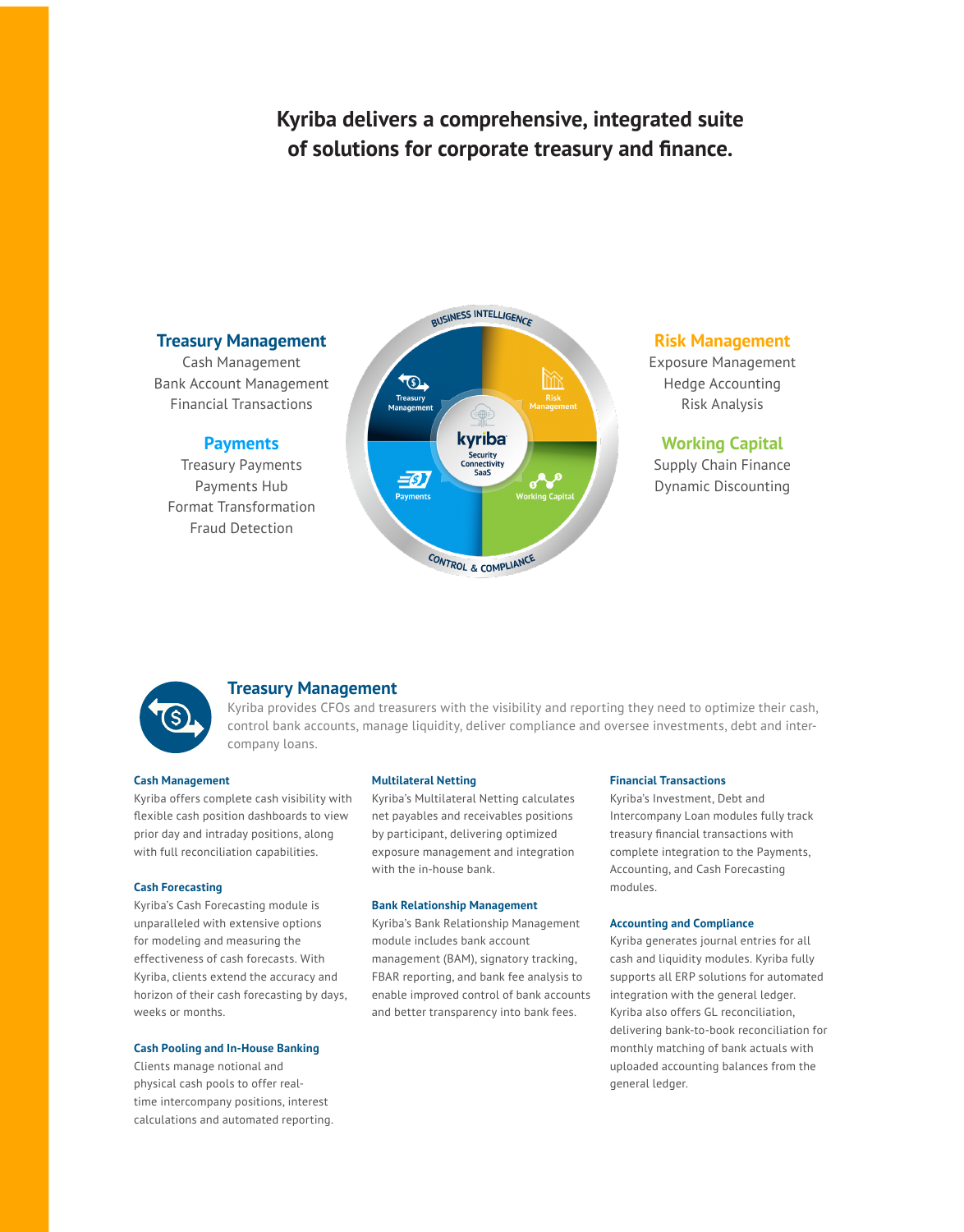

#### **Payments**

Kyriba is a global, multi-bank payments solution for treasury and supplier payments, as well as payment factories and POBO structures.

With complete security and separation of duties, Kyriba offers standardized payments controls alongside real-time payments fraud detection and sanction list payment screening.

#### **Treasury Payments**

Payments can be initiated within Kyriba as one-time entries, via templates or imported from internal systems. All payments are approved within Kyriba, including the application of digital signatures for both internal approvals and external authentication. Kyriba supports workflows for initiation, approval, document storage, transmission and acknowledgment of payments.

#### **Supplier (ERP) Payments**

Kyriba offers complete ERP-tobank connectivity, including format transformation, approval workflows and automated connectivity for transmission and acknowledgments. ERP initiated payments are either blind routed directly to the bank or dynamically routed where Kyriba adds additional approvals, payments screening and bank format generation.

#### **Payments Connectivity**

Kyriba supports multiple connectivity channels, including SWIFTNet, host-tohost, and regional protocols so clients can maximize automation, ensure payments security and minimize total costs.

#### **Payments Fraud Detection**

Kyriba's newest module provides scenario- based real-time detection and prevention of suspicious payment activity. The module includes customized scoring, centralized alerts, resolution management, as well as a data visualization and reporting.



#### **Working Capital**

Kyriba's Working Capital solutions include Supply Chain Finance and Dynamic Discounting to optimize payables or improve financial performance. Kyriba's supplier financing platform also improves suppliers' working capital and reduces the risk of supply chain disruption due to illiquidity.

#### **Supply Chain Finance (Reverse Factoring)**

Kyriba's Supply Chain Finance solution provides suppliers with a complete Reverse Factoring solution, to extend DPO (Days Payable Outstanding) with full integration between buyer, supplier, and financing partner.

Kyriba's Supply Chain Finance platform is ideal for organizations looking for term extension on their payables to improve cash flow performance.

#### **Dynamic Discounting**

Dynamic Discounting programs are best suited for corporates that have excess

cash and liquidity and are looking for an alternative to low yield, short-term investments to earn risk-free returns on cash. Kyriba's platform enables buyers to structure early payment programs in return for dynamically calculated discounts.



#### **Risk Management**

Kyriba's Risk Management offers exposure management, valuations, risk analysis, derivative and hedge accounting, as well as lease accounting. Kyriba's embedded market data and trade portal integration delivers complete workflows to support hedging programs and regulatory compliance.

#### **FX Exposure Management**

Kyriba delivers in-depth analytics to drive visibility into currency exposures and enable better assessment, mitigation and reporting of currency impacts on earnings and financial statements.

#### **Mark-to-Market Valuations**

Kyriba supports full valuation capabilities including credit risk and

CVA/DVA support, leveraging Kyriba's integrated market data.

#### **Derivative and Hedge Accounting**

Kyriba's Derivative and Hedge Accounting modules for FX and interest rate hedging programs offer full support for FASB, IFRS and local GAAP requirements.

#### **Lease Accounting**

Kyriba delivers intuitive workflows to support IFRS16 lease accounting standards, including lease management, calculations and general ledger integration.